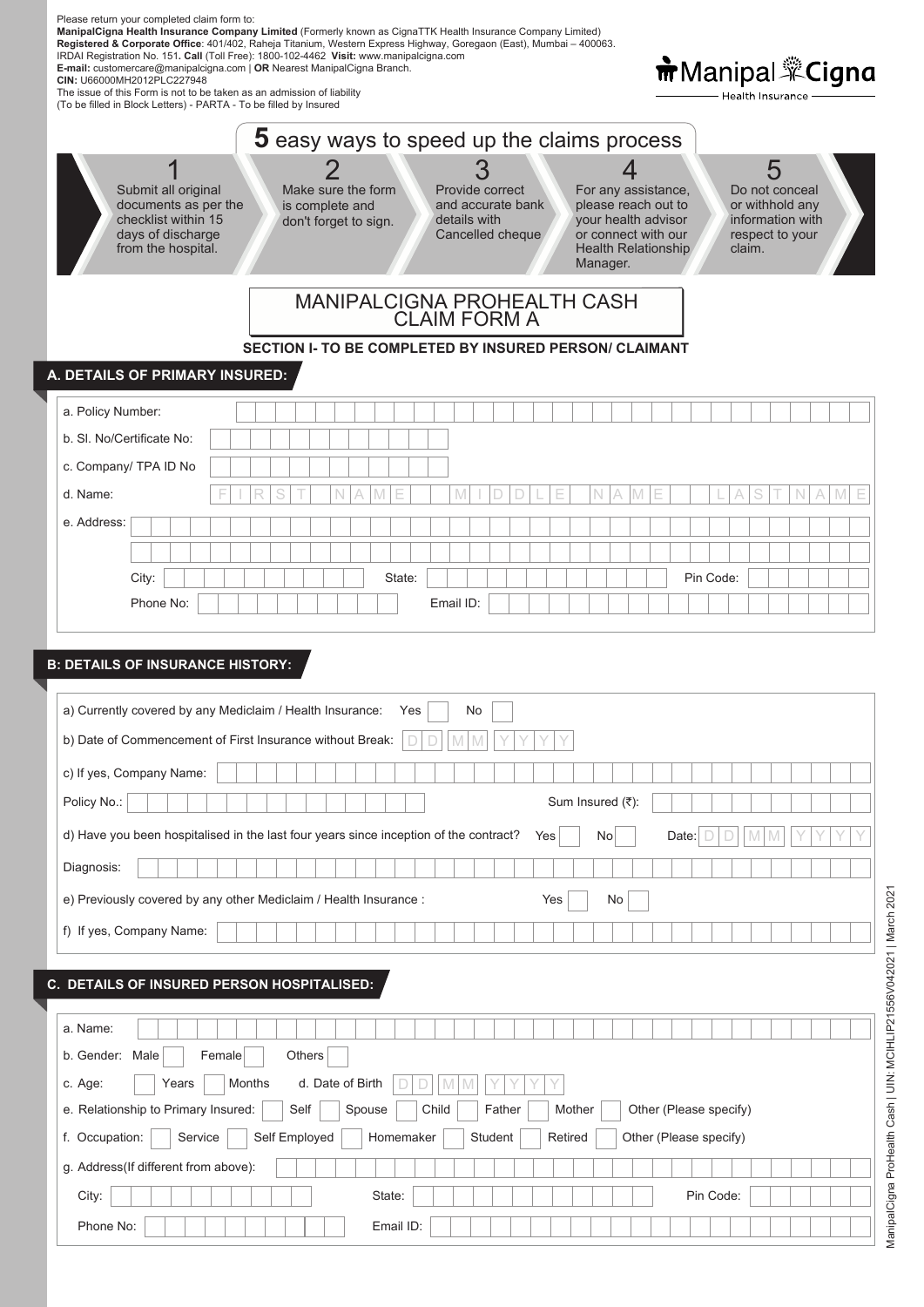#### **D: DETAILS OF HOSPITALISATION:**

| a) Name of the Hospital where admitted:                                                                             |
|---------------------------------------------------------------------------------------------------------------------|
|                                                                                                                     |
|                                                                                                                     |
| City:<br>Pin Code:<br>State:                                                                                        |
| b) Room Category Occupied:<br>Single occupancy<br>Twin sharing<br>Day care<br>3 or more beds per room               |
| c) Hospitalisation due to:<br>Injury<br><b>Illness</b><br>Maternity                                                 |
| d) Date of Injury / Date Disease first detected / Date of Delivery:<br>M                                            |
| e) Date of Admission:<br>f)<br>I M<br>Time:<br>H.<br>HI<br>÷<br>M I                                                 |
| g) Date of Discharge:<br>h)<br>M<br>M<br>M<br>Time:  <br>÷<br>HI<br>H.                                              |
| Road Traffic Accident<br>i) If Injury, give Cause:<br>Self Inflicted<br>Substance abuse/Alcohol Consumption         |
| b. Reported to Police: Yes<br>a. If Medico Legal: Yes<br>c. MLC Report & Police FIR attached: Yes<br>No<br>No<br>No |
| i) System of Medicine (Allopathic/ AYUSH):                                                                          |

# **E. DETAILS OF CLAIM:**

| a. Details of Treatment Expenses Claimed:    | Amount (Rs.) |                                                     |
|----------------------------------------------|--------------|-----------------------------------------------------|
| i. Pre-Hospitalisation Expenses:             |              | b. Claim for Domiciliary Hospitalisation: Yes<br>No |
| ii. Hospitalisation Expenses:                |              | c. Details of Lump sum/ Cash Benefit Claimed:       |
| iii. Post-Hospitalisation Expenses:          |              | i. Hospital Daily Cash:                             |
| iv. Health Check up Cost:                    |              | ii. Surgical Cash:                                  |
| v. Ambulance Charges:                        |              | iii. Critical illness Benefit:                      |
| vi. Others:                                  |              | iv. Convalescence:                                  |
| Total:                                       |              | v. Pre/Post-Hospitalisation                         |
| vii. Pre-Hospitalisation Period: Days        |              | Lump sum Benefit:                                   |
| viii. Post-Hospitalisation Period: Days      |              | vi. Others (code):                                  |
|                                              |              | Total:                                              |
| <b>Claim Documents Submitted Check List:</b> |              | <b>Pharmacy Bill</b>                                |
| Claim Form Duly Signed                       |              | <b>Operation Theatre Notes</b>                      |
| Copy of the Claim Intimation, if any         |              | <b>ECG</b>                                          |
| Hospital Main Bill                           |              | Doctor's request for Investigation                  |
| Hospital Break up Bill                       |              | Investigation Reports (Including CT/MRI/USG/HPE)    |
| Hospital Bill Payment Receipt                |              | <b>Doctors Prescriptions</b>                        |
| Hospital Discharge Summary                   |              | <b>Others</b>                                       |

#### **F.DETAILS OF BILLS ENCLOSED:**

| SI. No. | Bill No. | Date                        | <b>Issued By</b> | <b>Towards</b>                            | Nos. | Amount (₹) |
|---------|----------|-----------------------------|------------------|-------------------------------------------|------|------------|
| 1.      |          | D<br>$\Box$<br>V<br>M<br>M  |                  | <b>Hospital Main Bill</b>                 |      |            |
| 2.      |          |                             |                  | Pre-hospitalisation Bills:<br><b>Nos</b>  |      |            |
| 3.      |          |                             |                  | Post-hospitalisation Bills:<br><b>Nos</b> |      |            |
| 4.      |          | M                           |                  | <b>Pharmacy Bills</b>                     |      |            |
| 5.      |          |                             |                  |                                           |      |            |
| 6.      |          | D<br>M<br>M<br>$\vee$<br>D  |                  |                                           |      |            |
| 7.      |          | D<br>M<br>M<br>$\checkmark$ |                  |                                           |      |            |
| 8.      |          | D<br>M                      |                  |                                           |      |            |
| 9.      |          | M<br>M<br>IY<br>D<br>D      |                  |                                           |      |            |
| 10.     |          | $\Box$<br>MMY<br>D<br>гY    |                  |                                           |      |            |
|         |          |                             |                  | <b>Total Claimed Amount</b>               |      |            |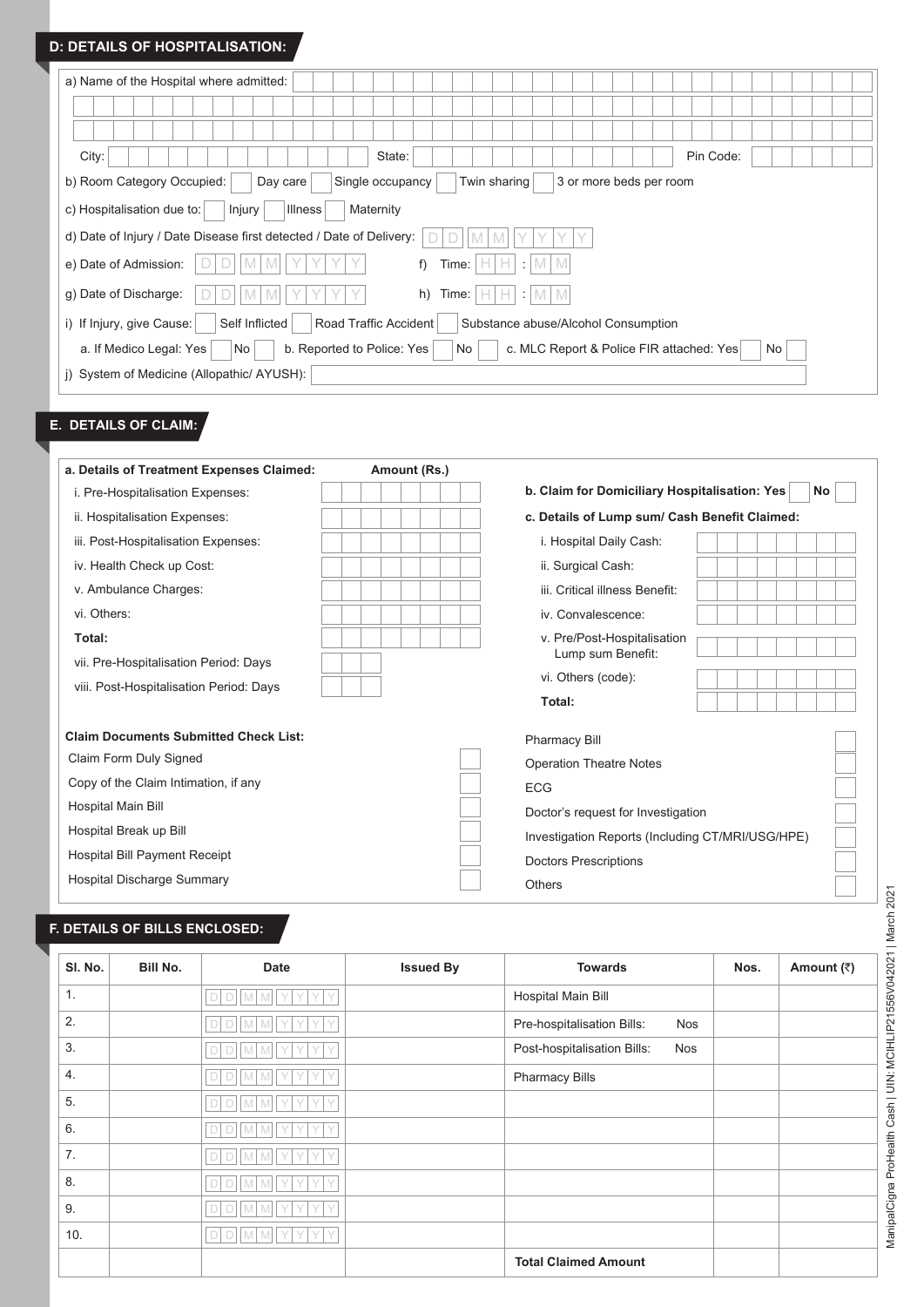#### **G. DETAILS OF PRIMARY INSURED'S BANK ACCOUNT:**

| b) Account Number:<br>a) PAN:                                                                                                                                                                                                                                                                                                                                                                                                                                                                                                                                                                                                                                                                                                                                            |
|--------------------------------------------------------------------------------------------------------------------------------------------------------------------------------------------------------------------------------------------------------------------------------------------------------------------------------------------------------------------------------------------------------------------------------------------------------------------------------------------------------------------------------------------------------------------------------------------------------------------------------------------------------------------------------------------------------------------------------------------------------------------------|
| c) Bank name and Branch:                                                                                                                                                                                                                                                                                                                                                                                                                                                                                                                                                                                                                                                                                                                                                 |
| d) Cheque/DD Payable Details:                                                                                                                                                                                                                                                                                                                                                                                                                                                                                                                                                                                                                                                                                                                                            |
| e) IFSC Code:                                                                                                                                                                                                                                                                                                                                                                                                                                                                                                                                                                                                                                                                                                                                                            |
| Please attach original cancelled Cheque of your bank account, with your name pre-printed on the cheque, for ensuring accuracy of name of the<br>Bank, Branch name, Account number and IFSC code.<br><b>H: DECLARATION BY INSURED:</b>                                                                                                                                                                                                                                                                                                                                                                                                                                                                                                                                    |
| I hereby declare that the information furnished in this claim form is true & correct to the best of my knowledge and belief. If I have made any false<br>or untrue statement, suppression or concealment of any material fact with respect to questions asked in relation to this claim, my right to claim<br>reimbursement shall be forfeited. I also consent & authorize TPA / insurance company, to seek necessary medical information / documents from<br>any hospital / Medical Practitioner who has attended on the person against whom this claim is made. I hereby declare that I have included all the<br>bills / receipts for the purpose of this claim & that I will not be making any supplementary claim except the pre/post-hospitalisation claim, if any. |
| Place:<br>Signature of the Insured:<br>Date:                                                                                                                                                                                                                                                                                                                                                                                                                                                                                                                                                                                                                                                                                                                             |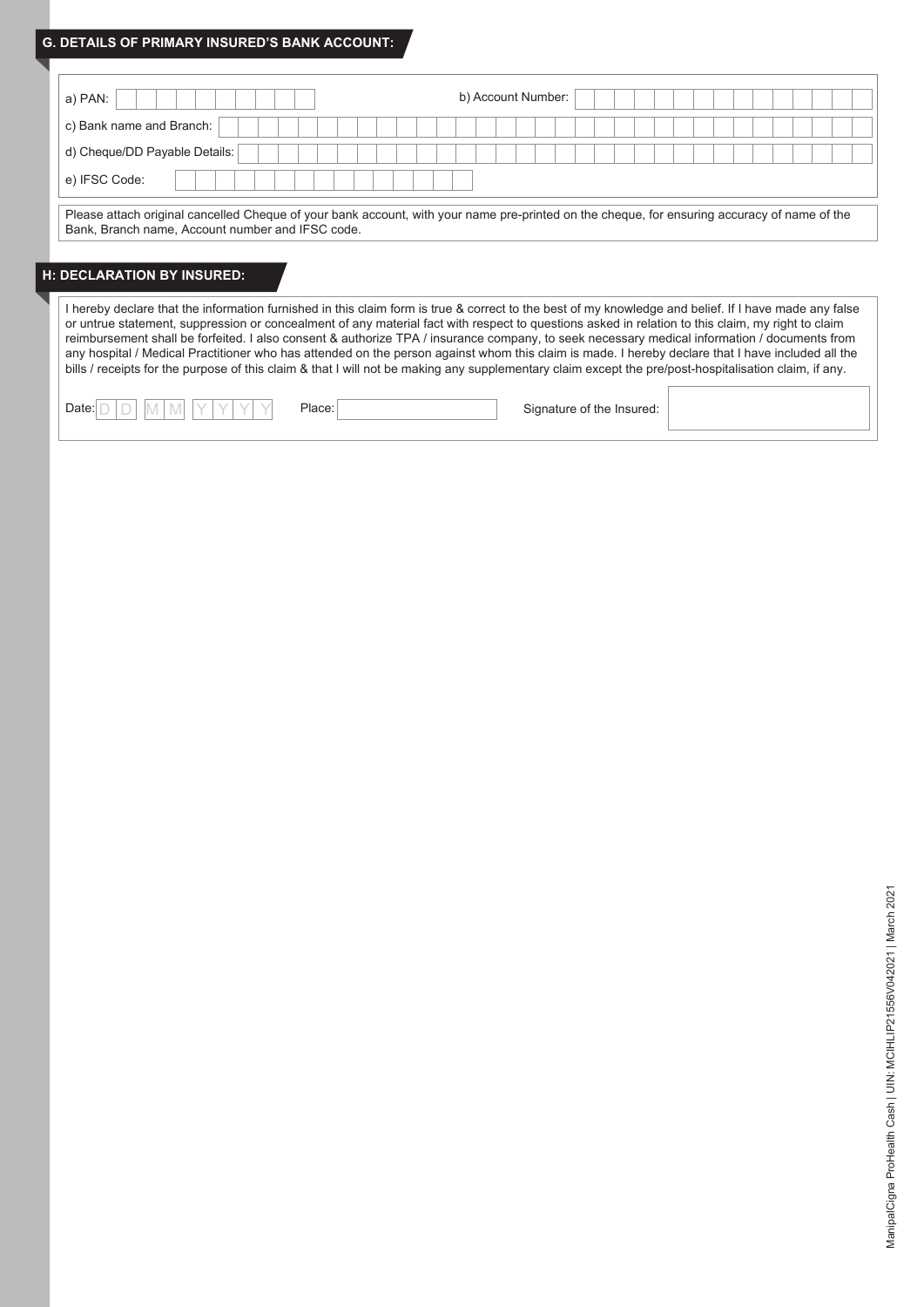# **GUIDANCE FOR FILLING CLAIM FORM – PART A (To be filled in by the insured)**

| <b>DATA ELEMENT</b>                                                                      | <b>DESCRIPTION</b>                                                                               | <b>FORMAT</b>                                                        |  |
|------------------------------------------------------------------------------------------|--------------------------------------------------------------------------------------------------|----------------------------------------------------------------------|--|
|                                                                                          | <b>SECTION A - DETAILS OF PRIMARY INSURED</b>                                                    |                                                                      |  |
| a) Policy No.                                                                            | Enter the policy number                                                                          | As allotted by the insurance company                                 |  |
| b) SI. No/ Certificate No.                                                               | Enter the social insurance number or the certificate<br>number of social health insurance scheme | As allotted by the organisation                                      |  |
| c) Company TPA ID No.                                                                    | Enter the TPA ID No                                                                              | License number as allotted by IRDAI and printed in<br>TPA documents. |  |
| d) Name                                                                                  | Enter the full name of the policyholder                                                          | Surname, First name, Middle name                                     |  |
| e) Address                                                                               | Enter the full postal address                                                                    | Include Street, City and Pin Code                                    |  |
|                                                                                          | <b>SECTION B - DETAILS OF INSURANCE HISTORY</b>                                                  |                                                                      |  |
| a) Currently covered by any other Mediclaim /<br>Health Insurance?                       | Indicate whether currently covered by another<br>Mediclaim / Health Insurance                    | Tick Yes or No                                                       |  |
| b) Date of Commencement of first Insurance without<br>break                              | Enter the date of commencement of first insurance                                                | Use dd-mm-yy format                                                  |  |
| c) Company Name                                                                          | Enter the full name of the insurance company                                                     | Name of the organisation in full                                     |  |
| Policy No.                                                                               | Enter the policy number                                                                          | As allotted by the insurance company                                 |  |
| Sum Insured                                                                              | Enter the total sum insured as per the policy                                                    | In rupees                                                            |  |
| d) Have you been Hospitalised in the last four years<br>since inception of the contract? | Indicate whether hospitalised in the last four years                                             | Tick Yes or No                                                       |  |
| Date                                                                                     | Enter the date of hospitalisation                                                                | Use mm-yy format                                                     |  |
| Diagnosis                                                                                | Enter the diagnosis details                                                                      | Open Text                                                            |  |
| e) Previously Covered by any other Mediclaim/<br>Health Insurance?                       | Indicate whether previously covered by another<br>Mediclaim / Health Insurance                   | Tick Yes or No                                                       |  |
| f) Company Name                                                                          | Enter the full name of the insurance company                                                     | Name of the organisation in full                                     |  |
|                                                                                          | <b>SECTION C - DETAILS OF INSURED PERSON HOSPITALISED</b>                                        |                                                                      |  |
| a) Name                                                                                  | Enter the full name of the patient                                                               | Surname, First name, Middle name                                     |  |
| b) Gender                                                                                | Indicate Gender of the patient                                                                   | Tick Male, Female or Others                                          |  |
| c) Age                                                                                   | Enter age of the patient                                                                         | Number of years and months                                           |  |
| d) Date of Birth                                                                         | Enter Date of Birth of patient                                                                   | Use dd-mm-yy format                                                  |  |
| e) Relationship to primary Insured                                                       | Indicate relationship of patient with policyholder                                               | Tick the right option. If others, please specify.                    |  |
| f) Occupation                                                                            | Indicate occupation of patient                                                                   | Tick the right option. If others, please specify.                    |  |
| g) Address                                                                               | Enter the full postal address                                                                    | Include Street, City and Pin Code                                    |  |
| h) Phone No                                                                              | Enter the phone number of patient                                                                | Include STD code with telephone number                               |  |
| i) E-mail ID                                                                             | Enter e-mail address of patient                                                                  | Complete e-mail address                                              |  |
|                                                                                          | <b>SECTION D - DETAILS OF HOSPITALISATION</b>                                                    |                                                                      |  |
| a) Name of Hospital where admitted                                                       | Enter the name of hospital                                                                       | Name of hospital in full                                             |  |
| b) Room category occupied                                                                | Indicate the room category occupied                                                              | Tick the right option                                                |  |
| c) Hospitalisation due to                                                                | Indicate reason of hospitalisation                                                               | Tick the right option                                                |  |
| d) Date of Injury/Date Disease first detected/ Date<br>of Delivery                       | Enter the relevant date                                                                          | Use dd-mm-yy format                                                  |  |
| e) Date of admission                                                                     | Enter date of admission                                                                          | Use dd-mm-yy format                                                  |  |
| f) Time                                                                                  | Enter time of admission                                                                          | Use hh:mm format                                                     |  |
| g) Date of discharge                                                                     | Enter date of discharge                                                                          | Use dd-mm-yy format                                                  |  |
| h) Time                                                                                  | Enter time of discharge                                                                          | Use hh:mm format                                                     |  |
| i) If Injury give cause                                                                  | Indicate cause of injury                                                                         | Tick the right option                                                |  |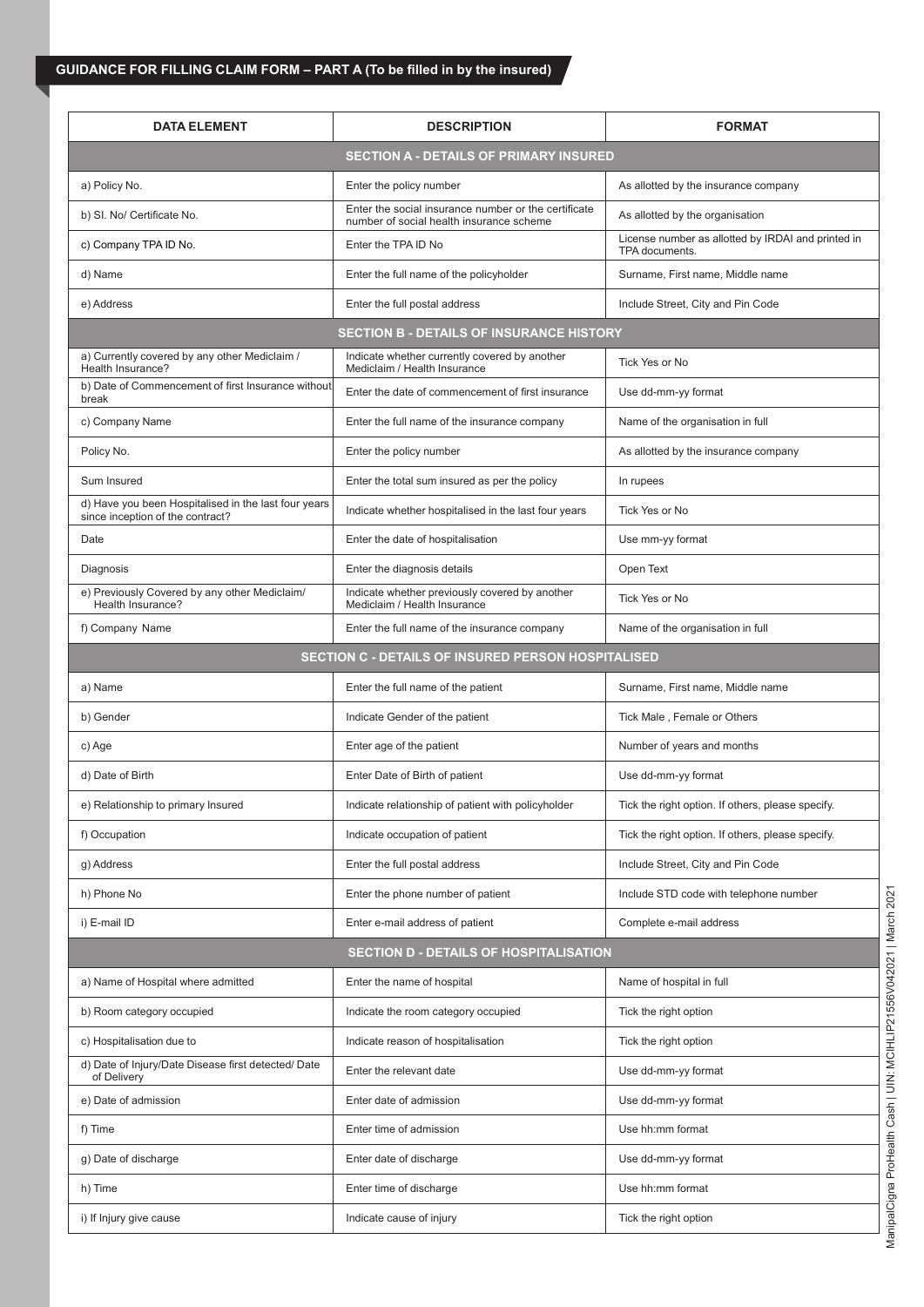| If Medico legal                                              | Indicate whether injury is medico legal<br>Tick Yes or No                 |                                              |
|--------------------------------------------------------------|---------------------------------------------------------------------------|----------------------------------------------|
| Reported to Police                                           | Indicate whether police report was filed                                  | Tick Yes or No                               |
| MLC Report & Police FIR attached                             | Indicate whether MLC report and Police FIR attached                       | Tick Yes or No                               |
| j) System of Medicine                                        | Enter the system of medicine followed in treating the<br>patient          | Open Text                                    |
|                                                              | <b>SECTION E - DETAILS OF CLAIM</b>                                       |                                              |
| a) Details of Treatment Expenses                             | Enter the amount claimed as treatment expenses                            | In rupees (Do not enter paise values)        |
| b) Claim for Domiciliary Hospitalisation                     | Indicate whether claim is for domiciliary<br>hospitalisation              | Tick Yes or No                               |
| c) Details of Lump sum/ cash benefit claimed                 | Enter the amount claimed as lump sum/ cash benefit                        | In rupees (Do not enter paise values)        |
| d) Claim Documents Submitted-Check List                      | Indicate which supporting documents are submitted                         | Tick the right option                        |
|                                                              |                                                                           |                                              |
|                                                              | <b>SECTION F - DETAILS OF BILLS ENCLOSED</b>                              |                                              |
| Indicate which bills are enclosed with the amounts in rupees |                                                                           |                                              |
|                                                              | <b>SECTION G - DETAILS OF PRIMARY INSURED'S BANK ACCOUNT</b>              |                                              |
| a) PAN                                                       | Enter the permanent account number                                        | As allotted by the Income Tax department     |
| b) Account Number                                            | Enter the bank account number                                             | As allotted by the bank                      |
| c) Bank Name and Branch                                      | Enter the bank name along with the branch                                 | Name of the Bank in full                     |
| d) Cheque/ DD payable details                                | Enter the name of the beneficiary the cheque/ DD<br>should be made out to | Name of the individual/ organisation in full |
| e) IFSC Code                                                 | Enter the IFSC code of the bank branch                                    | IFSC code of the bank branch in full         |

Read declaration carefully and mention date (in dd:mm:yy format), place (open text) and sign.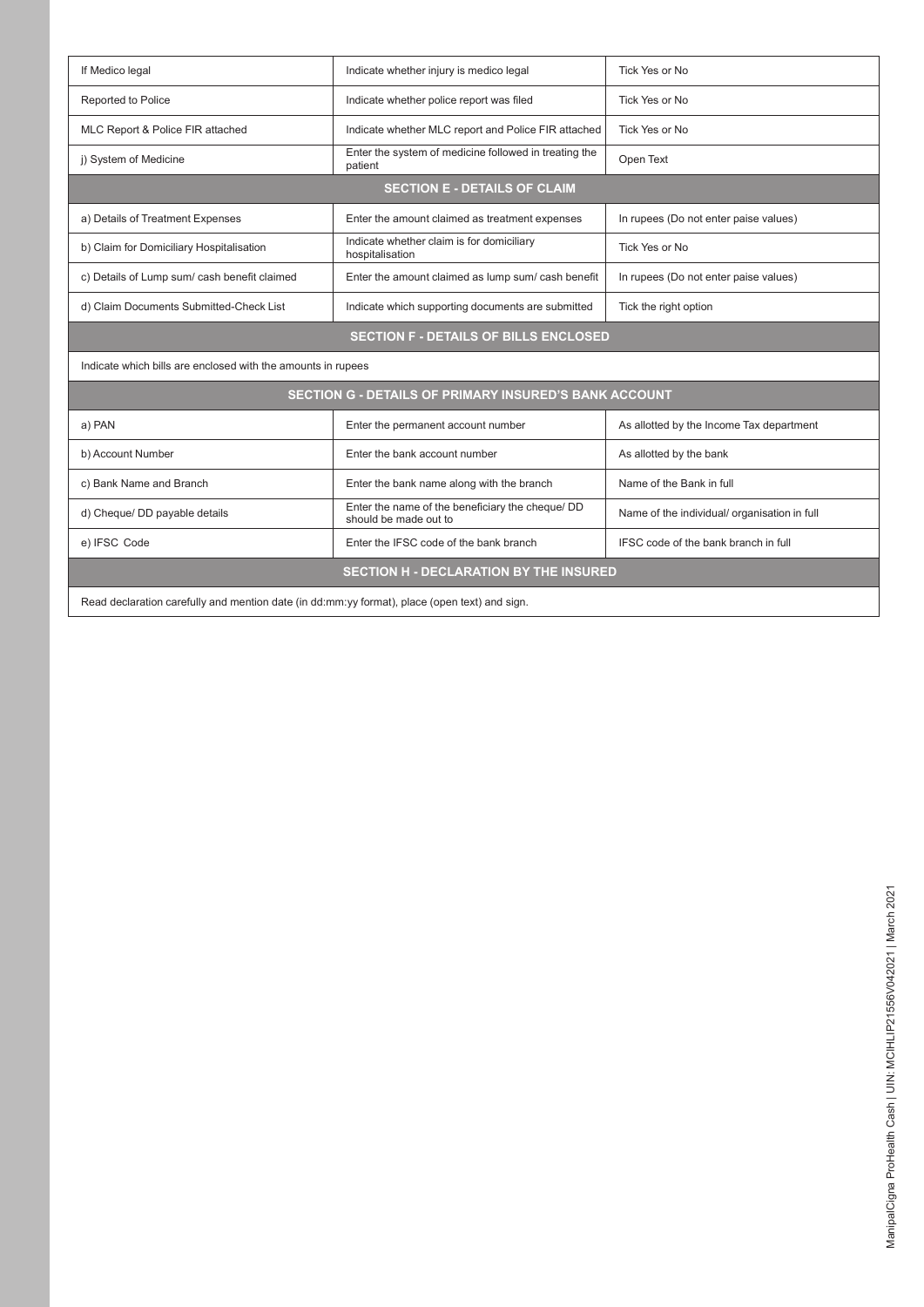#### **CONSENT & AUTHORIZATION LETTER**

| This consent is being taken in order to expedite the claim adjudication process by the insurer/TPA                                                                                                                                                                                         |
|--------------------------------------------------------------------------------------------------------------------------------------------------------------------------------------------------------------------------------------------------------------------------------------------|
| Date: $-$                                                                                                                                                                                                                                                                                  |
| To.                                                                                                                                                                                                                                                                                        |
| The Medical Superintendent / Insurance department                                                                                                                                                                                                                                          |
|                                                                                                                                                                                                                                                                                            |
|                                                                                                                                                                                                                                                                                            |
|                                                                                                                                                                                                                                                                                            |
|                                                                                                                                                                                                                                                                                            |
| IP No                                                                                                                                                                                                                                                                                      |
| I hereby consent & authorize ManipalCigna Health Insurance Company Limited / Authorized TPA and their authorized agencies, to seek necessary medical<br>information / documents from the Hospital / Diagnostic Center/ Chemist / Medical Practitioner and obtain below mentioned documents |
| 1. Indoor case papers                                                                                                                                                                                                                                                                      |
| 2. Discharge Summary                                                                                                                                                                                                                                                                       |
| 3. Previous & Follow-Up Consultation Notes                                                                                                                                                                                                                                                 |

- 4. Treating doctor's statement
- 5. Tariff card
- 6. Final bill
- 7. Investigation reports
- 8. Any other information, if required

We look forward to your prompt action and kind co-operation.

The execution of this consent is of free and voluntary act, without any duress, coercion or undue influence exerted by or on behalf of ManipalCigna Health Insurance Company Limited.

Yours Sincerely

Signature of Insured/ Proposer